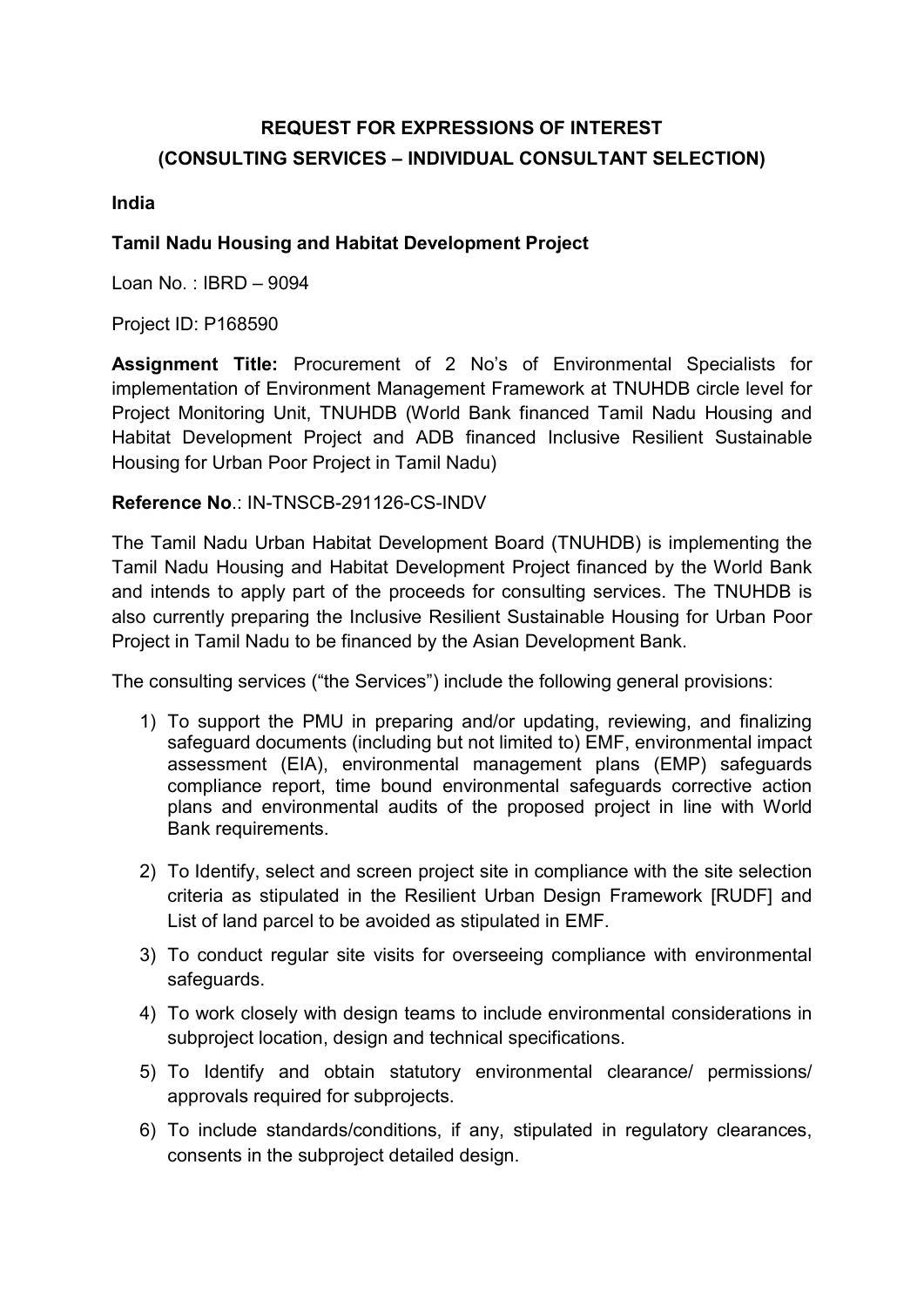- 7) To conduct environmental baseline surveys including assessment of hazards and risks the projects may pose to the environment and people.
- 8) To Prepare site specific EMPs or environmental due diligence report (DDR), as required by country's environmental legal frameworks and World Bank's Environment & Social Framework [ESF], and submit to PMU for approval.
- 9) To Update site specific EMPs to reflect any changes in project during detail design / implementation;
- 10) To calculate and provide to relevant team members the indicative costs to implement package-wise EMPs, environmental monitoring programs, awareness programs, etc
- 11) To ensure that relevant provisions of the EMP are fully included in tender and contract documents (for all contracts, include and the site specific EMP in bids and relevant costs and clauses are included in the contract and bill of quantities).
- 12) To review and approval of the Bi-Monthly Monitoring report submitted by the Contractor to the Executive Engineer of the division concerned.
- 13) To consolidation Bi-Monthly Monitoring report, compliance for site specific EMPs by the Contractors into quarterly progress reports and submission to **PMU.**
- 14) To ensure implementation and compliance of EMP by contractors.
- 15) To establish GRM at divisional level; coordinate grievance redress process, ensure registration, relevant records, support information dissemination, etc., and appropriate records are kept and ensure timely actions by all parties; report to PMU
- 16) To conduct training and capacity building activities (workshops, hands-on trainings, visits etc.) to contractors and field level staff in EMF and EMP implementation.
- 17) To undertake internal monitoring and supervision and record observations throughout the project preparation and implementation period; identify issues that require intervention of senior TNUHDB management in consultation with the PMU.
- 18) To ensure contractors follow their obligations as prescribed in the EMF and EMP.
- 19) To submit periodic monitoring reports to the PMU, who will then submit these to the World Bank.
- 20) To ensure adherence to with the national regulatory requirements and other safeguard requirements as per World Bank policies.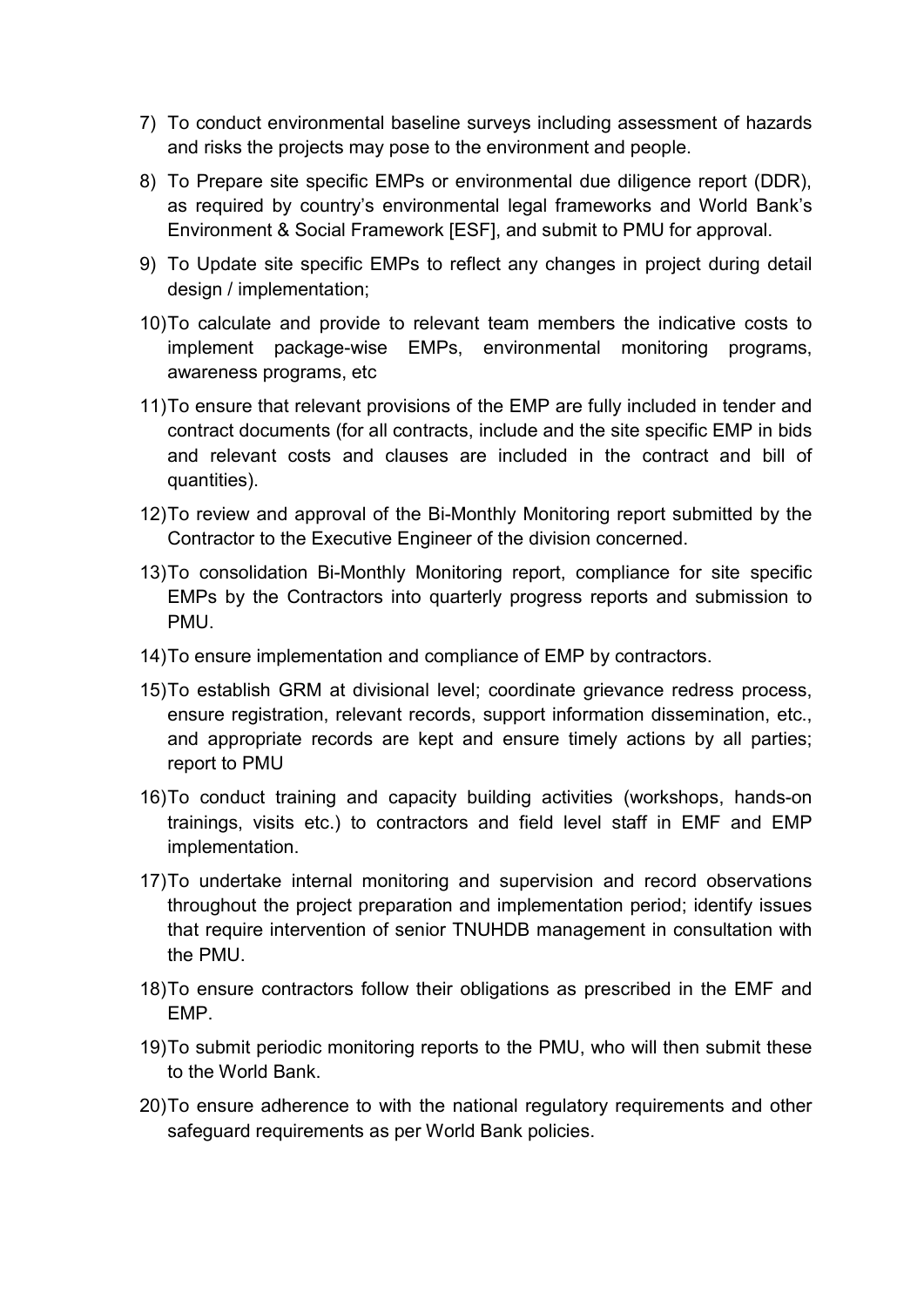21) To prepare monthly implementation performance monitoring reports for TNUHDB internal management and quarterly progress / monitoring reports for the World Bank; reports should clearly identify deviations in environmental performance, if any, and corrective and preventive actions taken or being taken.

Appointment to the post will be on contract basis. The duration of the assignment is initially for 24 calendar months from the date of award of contract and likely to be extended based on the performance.

The detailed Terms of Reference (TOR) for the assignment can be found at the following website - www.tnscb.org/procurement/ and www.tenders.tn.gov.in

The Tamil Nadu Urban Habitat Development Board, Government of Tamil Nadu now invites eligible Individual Consultants to indicate their interest in providing the Services. Interested Consultants should provide information demonstrating that they have the required qualifications and relevant experience to perform the Services.

# Selection Criteria

The selection shall be based on qualification, experience and skills of the candidate and followed by an interview. The qualifications, experience and competencies include:

### Required Qualifications and Experience at Minimum

- A minimum of 5 years work experience in environmental management, environmental safeguards, Environment Health and Safety [ESH] in project implementation.
- M.Sc./M.Plan/M.E/M.Tech in a relevant technical field such as Environmental Management, Environmental Science, Environment Planning, Civil Engineering, Environmental Engineering from a reputed university.
- Prior experience working in the housing/urban development sector will be an advantage.
- Prior experience in World Bank and/or ADB funded projects will be an advantage.

### Professional Competencies Required at Minimum

- Ability to read and write Tamil and English and produce project reports in Tamil and English.
- Ability to guide and deliver the range of safeguards management activities required by the project throughout design, construction and operations of a project.
- Ability to interact with staff in the relevant implementing agencies and inline departments.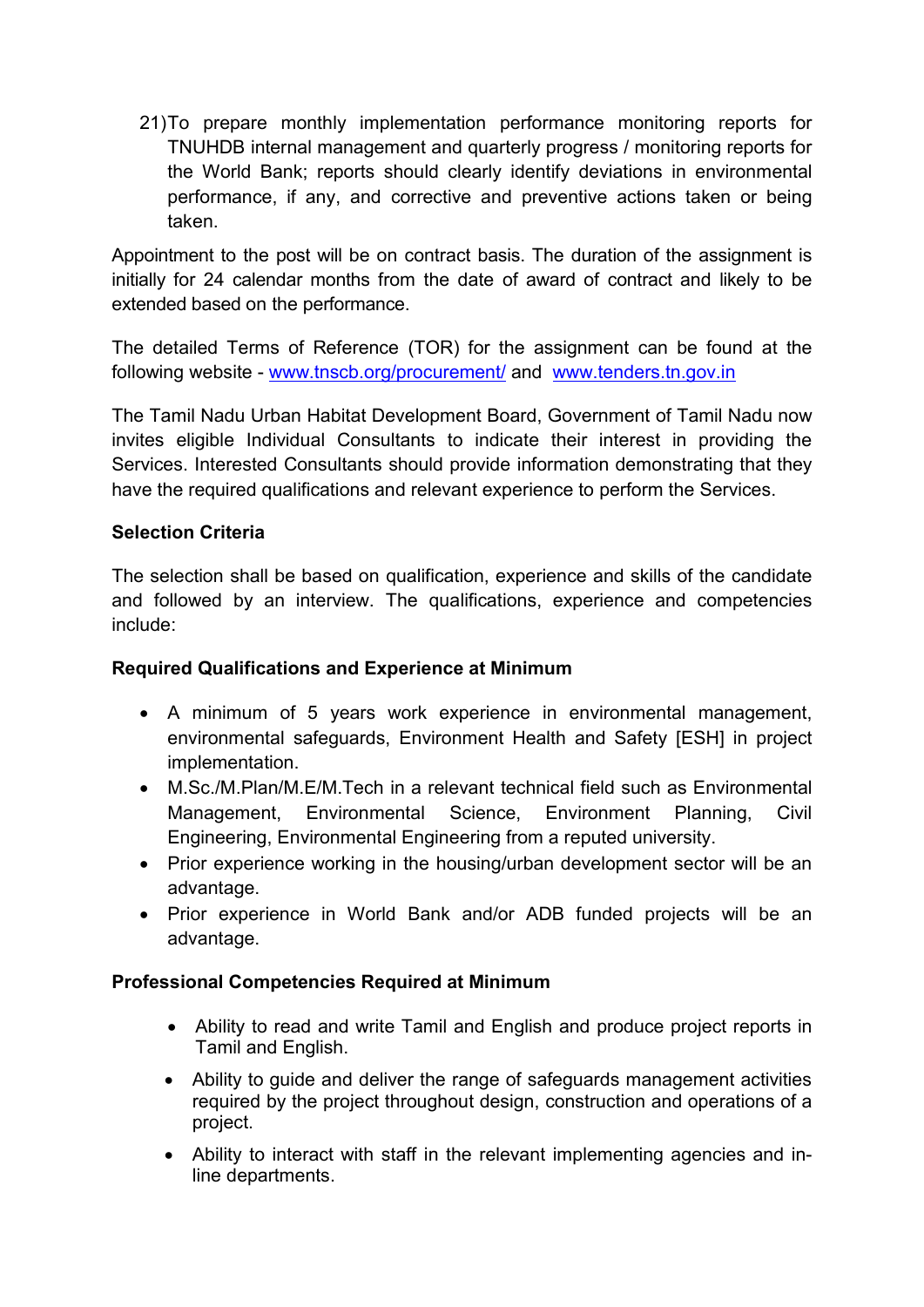- Effectiveness in analyzing and resolving project implementation issues.
- Familiarity with the relevant Government procedures and regulations.
- High level of computer literacy, including Word, Excel, email and the internet.
- Strong communication skills and good interpersonal relations.

# The lists of documents to be submitted along with the Expressions of Interest are:

- 1. Duly filled Application Form given in the Annexure.
- 2. Copies of Educational Qualification Certificates (Self Attested).
- 3. Copy of the Work Order / Work Completion Certificate / Experience Certificate from the Employer (Self Attested) as a proof of experience.
- 4. A short write-up on the professional competencies of the Consultant.

In addition to the above, the applicant may submit other documents which he/she considers as important, that are not listed above, to justify general qualifications and qualifications relevant to the assignment.

The attention of interested Consultants is drawn to Section III, paragraphs, 3.14, 3.16, and 3.17 of the World Bank's prevailing Procurement Regulations for IPF Borrowers, setting forth the World Bank's policy on conflict of interest.

Further information can be obtained at the address below during office hours i.e .10:00 AM to 5:45 PM. (Except holidays).

Expression of interest along with the necessary documents must be delivered in a written form to the address given below (in person, or by registered post or by e-mail) by 13-05-2022 up to 5:45 PM.

#### Attention:

Superintending Engineer, Project Monitoring Unit, Tamil Nadu Urban Habitat Development Board, No.5, Kamarajar Salai, Chennai – 600 005, Tamil Nadu, India, E-mail: tnuhdbprocurement@gmail.com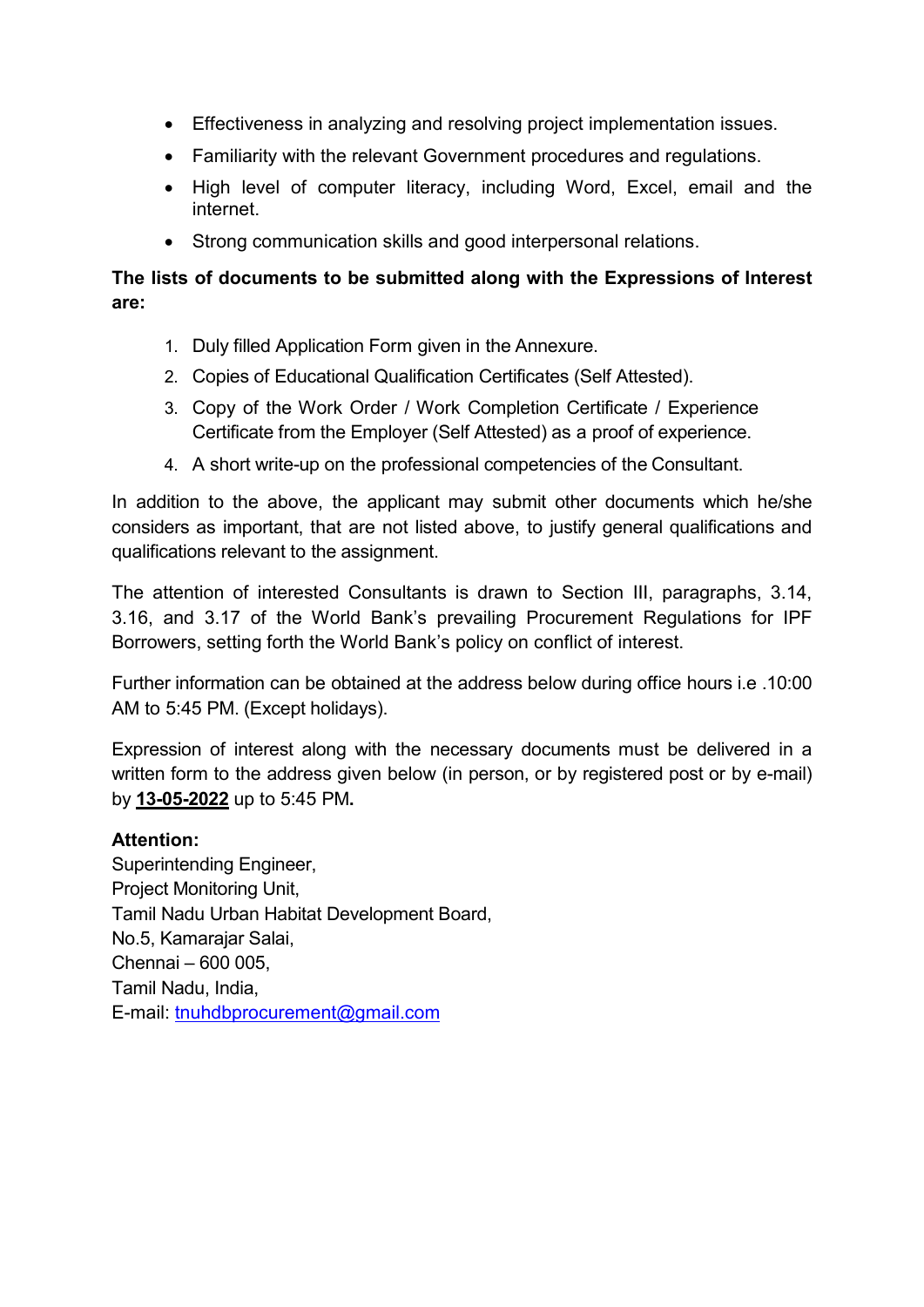|      |                                                                                                                                      |                         | <b>Annexure</b>                                                 |                          |                    |                          |                              |  |  |
|------|--------------------------------------------------------------------------------------------------------------------------------------|-------------------------|-----------------------------------------------------------------|--------------------------|--------------------|--------------------------|------------------------------|--|--|
|      | Project Monitoring Unit - World Bank and Asian Development Bank financed Projects                                                    |                         | Tamil Nadu Urban Habitat Development Board                      |                          |                    |                          |                              |  |  |
|      |                                                                                                                                      |                         | Application for the Post of Environmental Specialist            |                          |                    |                          |                              |  |  |
| 1.   | Name of the Applicant                                                                                                                |                         |                                                                 |                          |                    |                          |                              |  |  |
| 2.   | Father / Husband Name                                                                                                                |                         |                                                                 |                          |                    |                          |                              |  |  |
| 3.   | Date of Birth                                                                                                                        |                         |                                                                 |                          |                    |                          |                              |  |  |
| 4.   | Nationality                                                                                                                          |                         |                                                                 |                          |                    | Photo<br>(Passport Size) |                              |  |  |
| 5.   | <b>Residential Address</b>                                                                                                           |                         |                                                                 |                          |                    |                          |                              |  |  |
| 6.   | <b>Contact Phone / Mobile</b><br>No                                                                                                  |                         |                                                                 |                          |                    |                          |                              |  |  |
| 7.   | Email ID                                                                                                                             |                         |                                                                 |                          |                    |                          |                              |  |  |
| 8.   | Languages Known                                                                                                                      |                         |                                                                 |                          |                    |                          |                              |  |  |
| 9.   | <b>Educational Qualification</b>                                                                                                     |                         |                                                                 |                          |                    |                          |                              |  |  |
| S.No | Name of the Degree with<br>Subject                                                                                                   | Name of the University  |                                                                 |                          | Year of<br>Passing |                          | Grade /<br>Class<br>obtained |  |  |
|      |                                                                                                                                      |                         |                                                                 |                          |                    |                          |                              |  |  |
| 10.  | Experience in Environmental Management, Environmental Safeguards, Environmental<br>Health and Safety [EHS] in project implementation |                         |                                                                 |                          |                    |                          |                              |  |  |
| S.No | Name of the Project/<br><b>Work</b>                                                                                                  | Name of the<br>Employer | Applicant's<br>Designation<br>/ Role in the<br>Project/<br>Work | <b>Experience Period</b> |                    |                          |                              |  |  |
|      |                                                                                                                                      |                         |                                                                 | From                     | To                 |                          | Period<br>(Year /<br>Months) |  |  |
|      |                                                                                                                                      |                         |                                                                 |                          |                    |                          |                              |  |  |